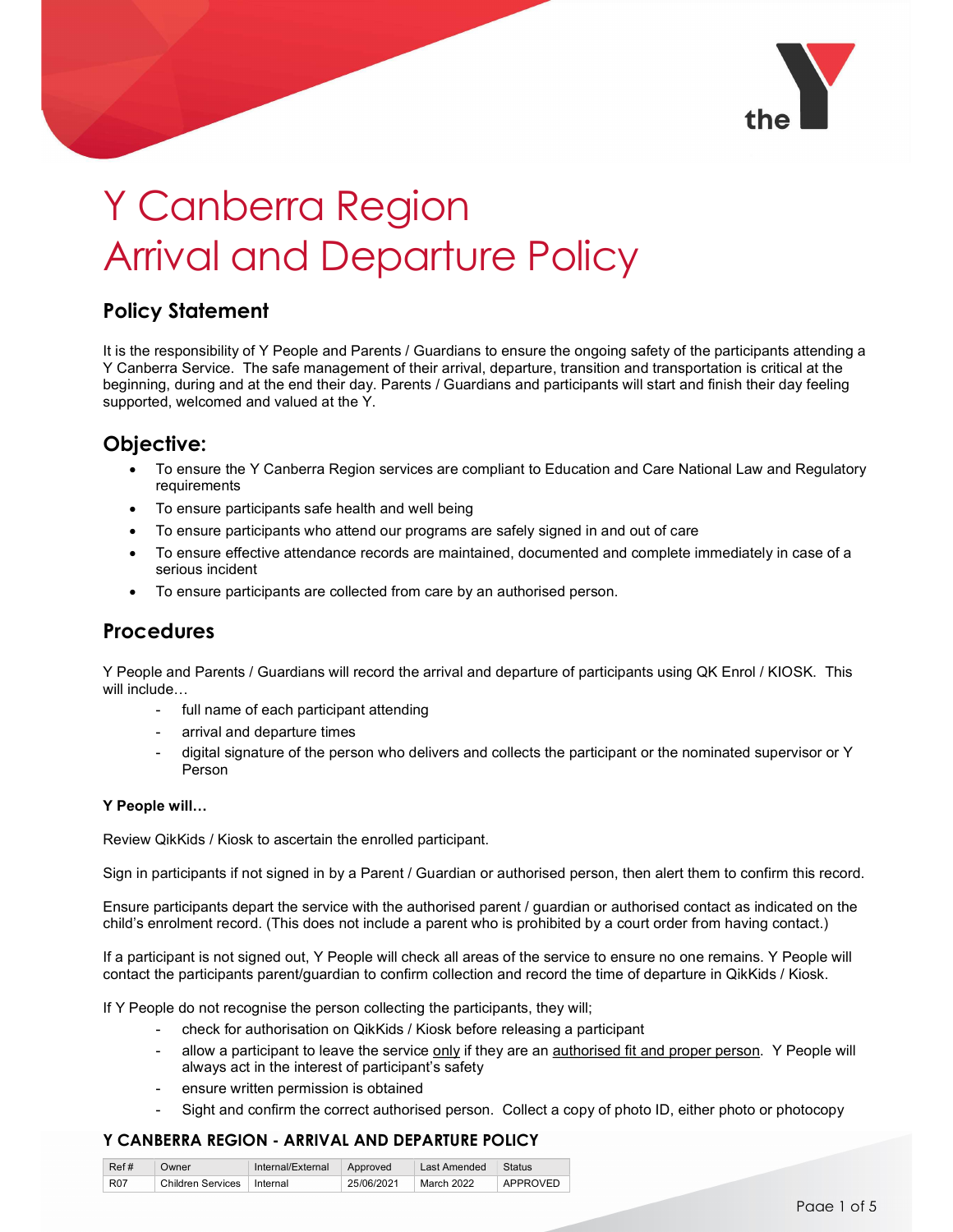

Inform parents / guardian or authorised person of…

- their regulatory obligations for signing their participants in / out of the service.
- Kiosk sign in / out records being used for emergency response procedures.

Develop rosters / schedules to provide continuity of care for participants throughout the day.

Implement an environment that's warm and welcoming. Changes in the environment are discussed with participants to promote consistency and to help them to feel secure in their setting.

Greet Parents / Guardians, gather information about their strengths, interests and daily needs.

Support participants to engage in the daily experiences and assist with the separation process.

Welcome Parents / Guardians at departure time. Share information about the day, pass on messages, any routine changes, incident/accident reports or medication needs.

Contact the Parent / Guardian to ascertain an absent participant's whereabouts. If they are not able to be located, notify the Area Manager / Director and initiate the Runaways and Unaccounted for children Policy

Conduct and document regular head counts to ensure all participants are present and accounted for. This can include the start and end of the day, transition times and at shift changes. Head counts must be documented and completed immediately when staff become aware of a serious incident.

#### Parents / Guardian or authorised person will:

Sign participants In / Out of the service using QK Kiosk upon arriving and departing the service.

Be provided with their own login details and PIN.

Remain responsible for their participant whilst on the premises.

Use the QK Enrol Family app to inform the service of absences. If unable to access the app, notify the absence, by calling Y Canberra 62424040 for OSHC or the individual service for ELC's.

Communicate any changes of routine with Y People, including information about upcoming absences, medication, a change of routine, a person other than a known authorised adult picking up a participant, completing and documentation or if there is a change in time of arrival or departure

Interact in the environment, build relationships with Y People and open communication networks.

#### NOTE: A person under the age of 16 will not be permitted to collect a child from our services unless written authorisation has been granted from services Executive Manager

## Unaccounted for Participant

#### If a participant is "Unaccounted" for group Y People will…

- 1. Immediately ensure a complete and comprehensive roll call is conducted to ensure participants are in attendance, accounted for or unaccounted for.
- 2. appoint a responsible Y Person (more than one if able) to conduct an immediate search of the indoor and outdoor facility. (for excursions if required search the local area).

| Ref#       | Owner                    | Internal/External | Approved   | Last Amended | <b>Status</b>   |
|------------|--------------------------|-------------------|------------|--------------|-----------------|
| <b>R07</b> | <b>Children Services</b> | Internal          | 25/06/2021 | March 2022   | <b>APPROVED</b> |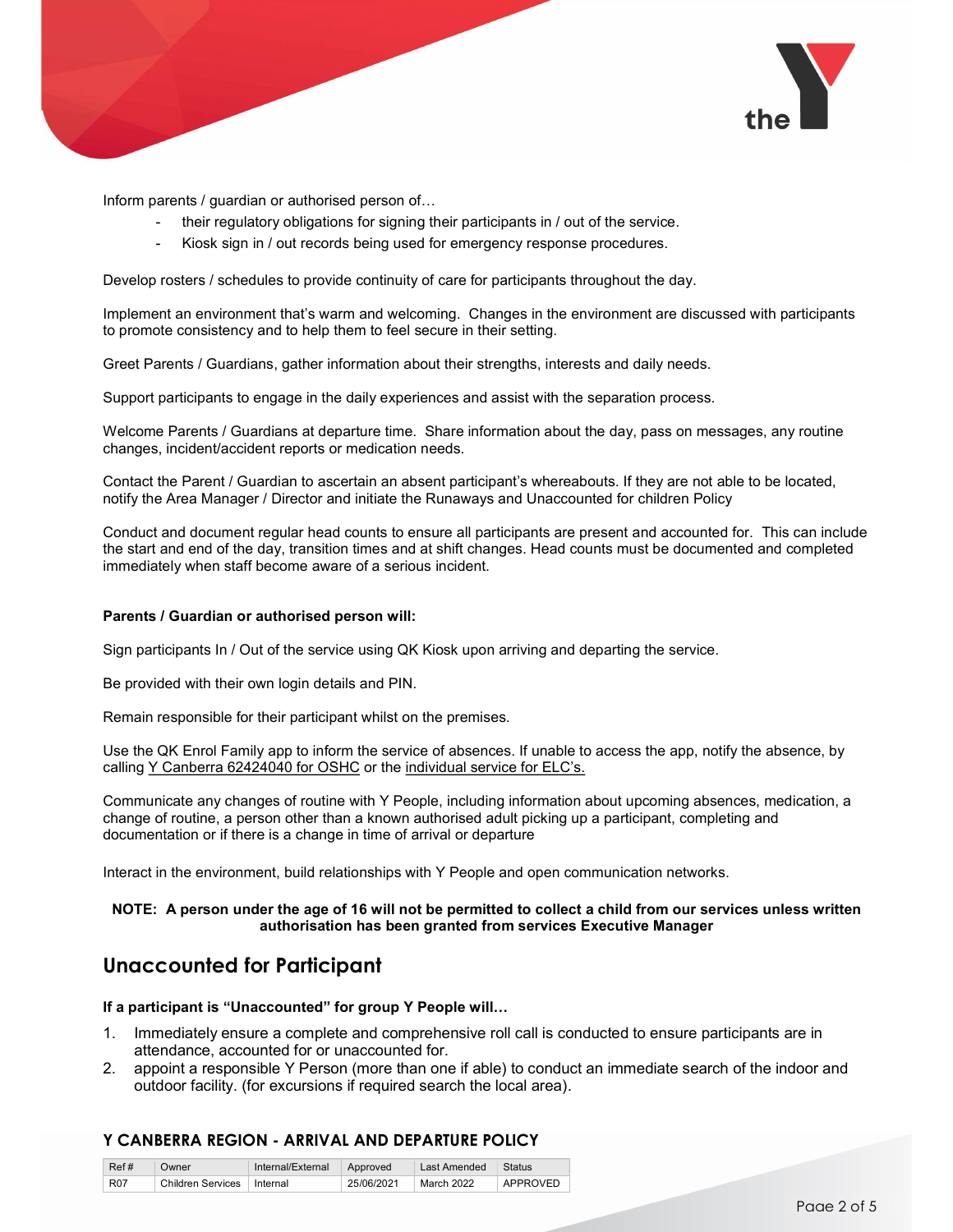

- 3. group participants to reduce the staffing level and relocate to an area that allows for active and effective supervision.
- 4. seek assistance from the immediate environment and community to look for the missing participant e.g. teachers, other participants.
- 5. inform Nominated Supervisors / Management of the situation as soon as safely able.
- 6. if required conduct a wider search (take a mobile phone in order to report back any developments).
- 7. inform parents / guardians, explaining the implementation the facility and local area search which has resulted in not being able to locate their participant.
- 8. discuss with the parent / guardian any suggestions as to where the search could be directed e.g. a relative or friend's house nearby.
- 9. inform the police of the missing participant and follow their instruction, once all strategies are exhausted.
- 10. record the steps taken during the incident, including last known time and location the child was seen.
- 11. record and log a detailed incident immediately and report within 24 hours via SOLV
- 12. reflect, evaluate and review any supervision, arrival and departure procedures and strategies
- 13. where required after the incident, Y People are debriefed and offered counselling.
- 14. ensure any media correspondence is referred directly to the Y Canberra CEO

## **Transportation**

Y People on occasion transport participants from one location to another. Y People need to take specific steps to ensure their health, safety and wellbeing.

Transporting participants may present additional risks depending on how transitions between a vehicle, service premises and location is managed. Y People will strengthen the safety of their transportation arrangements by consulting with participants to develop and implement a comprehensive Risk Assessment Plan and procedure that demonstrates safe practice.

Y Canberra Services are not permitted to transport participants in a private vehicle however will transport children for the purpose of an excursion, regular outing or school drop off / pick up service.

## Procedure

#### A Risk Assessment for transporting participants will include…

- The proposed route and duration of the transportation
- The proposed pick-up location and destination
- The means of transport
- Any requirements for seatbelts or safety restraints under a law of each jurisdiction in which the participants are being transported
- Any water hazards
- The number of adults and participants involved in the transportation
- The risks posed by transportation, the number of Y People or other responsible adults that is appropriate to provide effective supervision and whether any adults with specialised skills are required
- Any items required to be available during transportation e.g. mobile phone, emergency contact numbers
- Processes for entering and exiting the premises and the pick-up location or destination (as required)
- Procedures for embarking and disembarking the means of transport, including how participants are accounted for on embarking and disembarking.

#### Authorisation for transportation of participants in a vehicle will include…

- The participants name
- The reason the participant is to be transported
- Authorisation for regular transportation, a description of when the participant is to be transported
- The date the participant is to be transported

| Ref# | Jwner                | $\cdots$<br>Internal/External | Approved   | Amended<br>_ast | <b>Status</b> |
|------|----------------------|-------------------------------|------------|-----------------|---------------|
| R07  | Children<br>Services | Internal                      | 25/06/2021 | 2022<br>March   | APPROVEF      |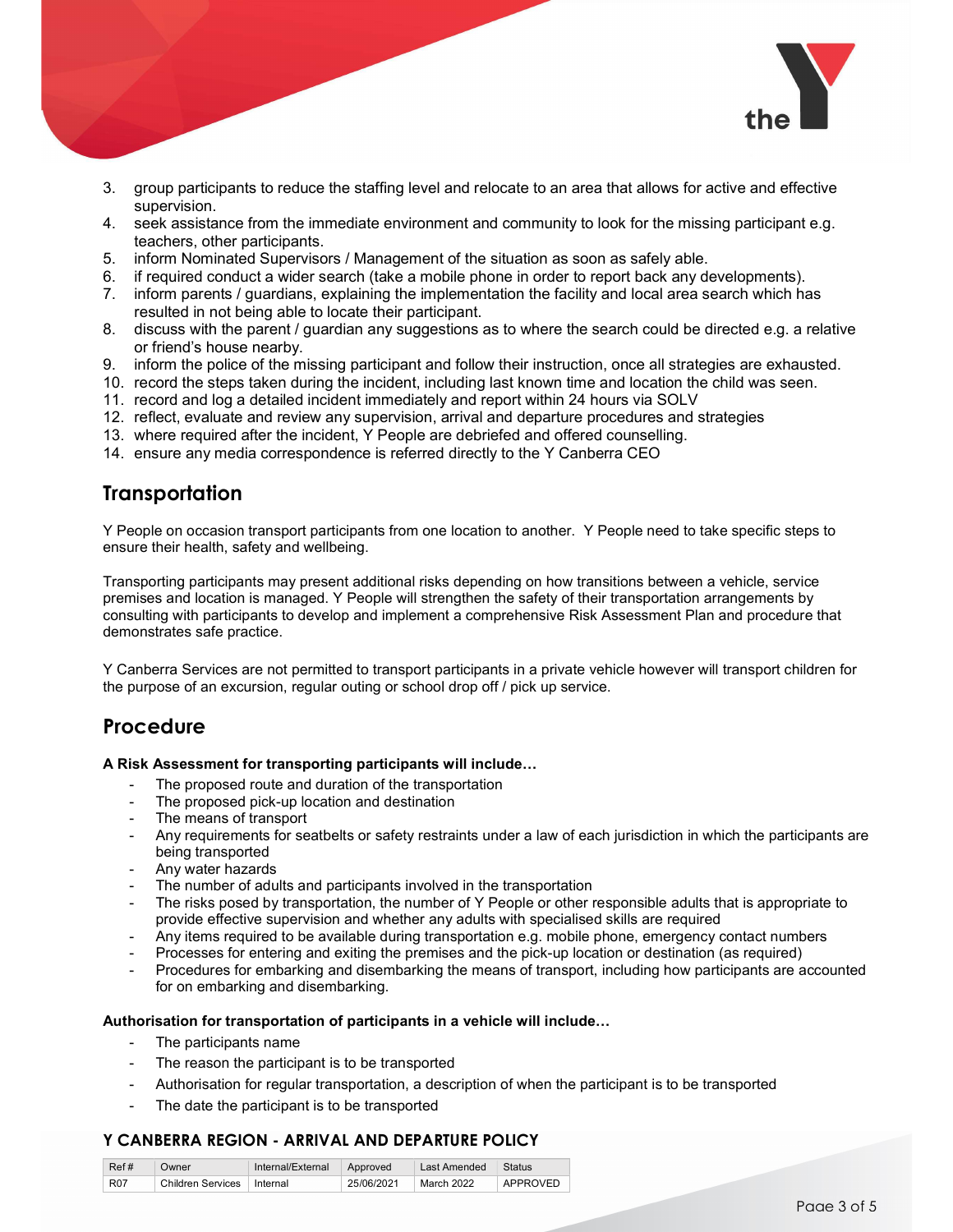

- A description of the proposed pick-up location and destination
- The means of transport
- The period of time during which the participant is to be transported
- The anticipated number of participants
- The anticipated number of Y People and any other adults who will accompany and supervise the participants during transportation
- Any requirements for seatbelts or safety restraints under a law of each jurisdiction in which participants are being transported

If the transportation is 'regular transportation', authorisation is required annually.

## **Definitions**

QK Kiosk - Digital software program to record attendance and absences for participants

Unaccounted – A participant who enrols into a program or service and has not arrived

## Scope

Children's Services

# Roles and Responsibilities

| Department/Area                                      | <b>Role/Responsibility</b>                                                                                                                                                                                                                                                                                                                                                                                                                                                                                                                                                                    |
|------------------------------------------------------|-----------------------------------------------------------------------------------------------------------------------------------------------------------------------------------------------------------------------------------------------------------------------------------------------------------------------------------------------------------------------------------------------------------------------------------------------------------------------------------------------------------------------------------------------------------------------------------------------|
| <b>Nominated</b><br>Supervisors /<br><b>Managers</b> | Ensure accurate sign in/out records are maintained for each participant<br>Ensure arrival and departure times are a time for information sharing<br>Ensure only authorised persons are permitted to sign participants in / out of the service                                                                                                                                                                                                                                                                                                                                                 |
| <b>Y</b> People                                      | Ensure accurate sign/out records are maintained for each participant<br>Ensure that all arrival and departure times are used as opportunities to share information<br>and welcome contributions<br>Ensure areas of the service are checked daily for any remaining participants not signed out<br>As part of the closing procedure complete the Security Clearance section on each of the<br>rolls to verify this.<br>Assist with the separation process to settle participants in the environment<br>Ensure authorised persons are permitted to sign a child out from a service at any time. |
| Parents /<br><b>Guardians</b>                        | Adhere to sign and out procedure of the service<br>Update all authorised persons and contact information regularly with the service<br>Use arrival and departure times to discuss and share important and relevant information<br>with educators.                                                                                                                                                                                                                                                                                                                                             |

# Related Policies and Procedures:

Enrolment Policy Orientation Policy Acceptance and Refusal of Authorisations Policy Supervision Policy

| Ref#       | Owner                    | Internal/External | Approved   | Last Amended | <b>Status</b> |
|------------|--------------------------|-------------------|------------|--------------|---------------|
| <b>R07</b> | <b>Children Services</b> | Internal          | 25/06/2021 | March 2022   | APPROVED      |